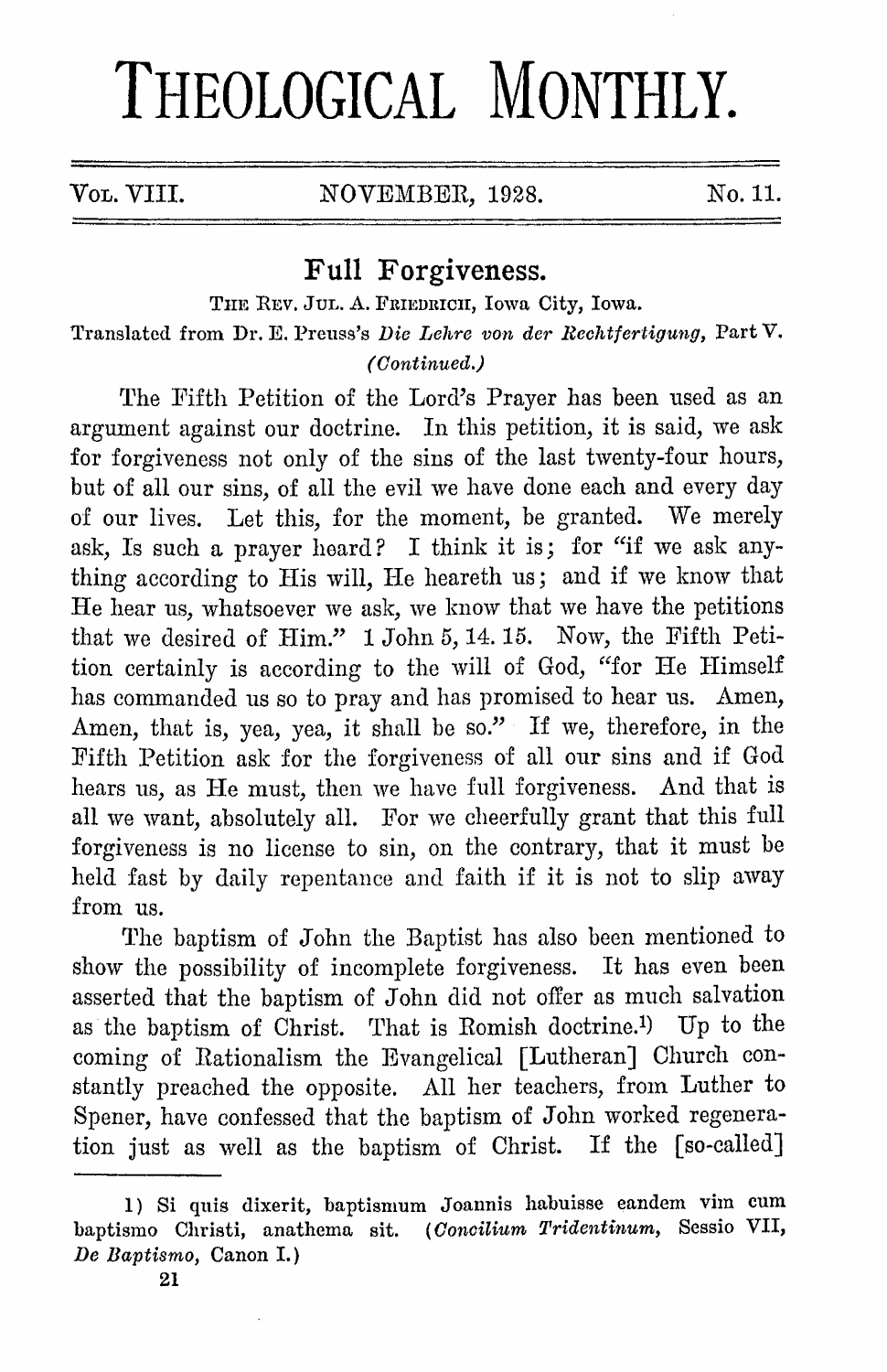Christian consciousness of to-day does not believe that, it must square itself with the Word of God; but under no circumstances is it at liberty to set aside the old Evangelical [Lutheran] doctrine as an invention of only yesterday. It makes a peculiar impression, indeed, on one who is familiar with the writings of the Fathers to see the doctrine of Bellarmine designated as self-evident truth while the unwavering confession of the Evangelical [Lutheran] Church is treated as a strange error, which really should not be entertained by any one. Will the reader nevertheless listen to a few humble remarks? Is it really a fact that Christian Baptism did not begin earlier that Matt. 28? Did not the apostles of the Lord, in His name and by His express command, baptize long before that time? Do we not read John 3, 22: "After these things came Jesus and His disciples into the land of Judea; and there He tarried with them and baptized"? What was the nature of that Baptism? Was it efficacious or non-efficacious? If it was efficacious, what, then, hinders us from saying the same thing of the baptism of John, which was administered contemporaneously?' John 3, 22. 23. Did not God expressly call John to baptize? Luke 3, 2. 3; John 1, 33. And did not Christ Himself give testimony in behalf of the baptism of John? Matt. 21,  $24-27$ ; Mark 11,  $28-33$ . Was it not administered for the remission of sins? Luke 3, 3; Mark 1, 4. No one maintains that the baptism of the apostles did more. And was it not a means of "fleeing from the wrath to come"? Luke 3, 7. Does our baptism do more? Indeed not. But the baptism of the apostles did more inasmuch as it was accompanied by a miraculous outpouring of the Spirit, the like of which was not heard of before or nor has been afterward. But such extraordinary gifts of grace in no wise rest upon a more abundant measure of forgiveness, so little, in fact, that the Lord declares: "Many will say to Me in that day, Lord, Lord, have we not prophesied in Thy name? and in Thy name have cast out devils? and in Thy name done many wonderful works? And then will I profess unto them, I *never* knew you; depart from Me." Matt. 7, 22. 23. "I *never* knew you," says the Lord, not even at the time when you wrought miracles in My name. This shows that one's position in the kingdom of God in no wise depends upon the measure of the gifts of grace. But if the conclusion, "More Spirit, more forgiveness," is wrong and if the baptism of John brought remission of sins and saved from the wrath to come, then it cannot have been different from the baptism of the apostles in respect to the *chief thing*. The fact that John the Baptist testifies concern-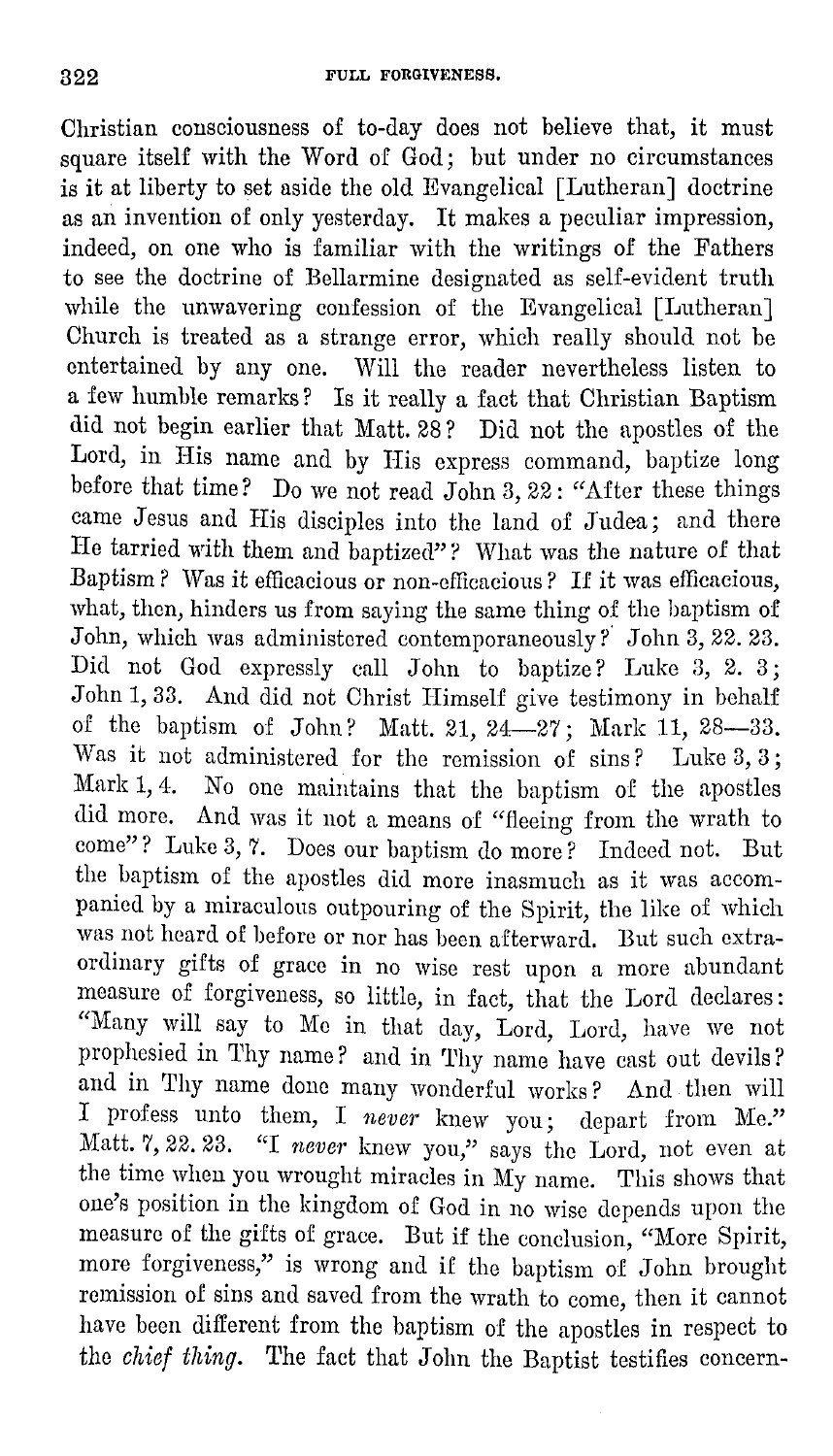ing himself that he must decrease and Christ increase, John 3,  $30<sub>r</sub>$ . has not the least to do with the question concerning [the efficacy of], his baptism. The apostles, too, were as nothing compared with their Lord, 1 Cor. 3, 7. 8, and yet their baptism was efficacious. This, however, is the chief difference between the baptism before Easter and the baptism after Easter: before Christ's going to the Father, God forgave for the sake of the sacrifice which was to take place; afterwards He forgave for the sake of the sacrifice which had taken place.2) It was that way in the Old Covenant, too. In the Old Covenant also the saints were saved through the grace of Jesus Christ; for the blood 0£ Christ was efficacious before He shed it. True, it has been said that this is an invention of the theologians, for which not one single proof-text can be quoted from Scripture. But it has also been said that the use of "for" as denoting the basis of discernment *[Erkenntnisgrund]*<sup>3</sup>) cannot be shown from a single really adequate example from the Holy Scripture, and yet one was found later on. Now, since no one is infallible, neither the Fathers nor their contemporaries, it is perhaps advisable to consult the Bible itself. There certainly was forgiveness of sins in the times of the Old Testament. Scripture testifies to this in about a hundred  $textes.4)$  And our opponents do not deny this. Now Heb. 9, 15 plainly states that the death of Christ took place "for the redemption of the transgressions that were under the first testament."<sup>5</sup>  $\frac{1}{2}$  "For then," so he proceeds v. 26, "must He often have suffered since the foundation of the world." But perhaps the objection will be raised that we are severing v. 26 from its connection and arbitrarily combining it with v. 15. Very well. We will show the connection, and the reader may decide for himself. In v. 25 the apostle had declared that Christ did not enter into heaven "that

<sup>2)</sup> Of course, there arc still other differences, especially the abundant and miraculous outpouring of the Holy Ghost, which since Acts 2 was wont to accompany the baptism administered by the apostles.

<sup>3) &</sup>quot;For" used as a conjunction introducing an elliptical clause of reason. - The translator.

<sup>4)</sup> Ex. 34, 7; Num. 14, I. 18-20; Ps. 32, I. 5; 78, 38; 85, 3; 99, 8; 103, 3; JHicah 7, 18; Ps. 31, 6; Is. 29, 22; 43, **l;** 44, 23. With the help of a concordance these thirteen texts could easily be increased to eight times this number.

<sup>5)</sup> Ideo earum, quae sub vetere, **h.** e., durante Veteris Testamenti statu, commissae fuerunt, transgressionum in specie meminit, quia de illis dubitari poterat, an per Christi mortem fuerint expiatae, quum ante Christi adventmn fuerint commissac. (John Gerhard, *Corn. in Epist. ad Ilebraeos,*  229.)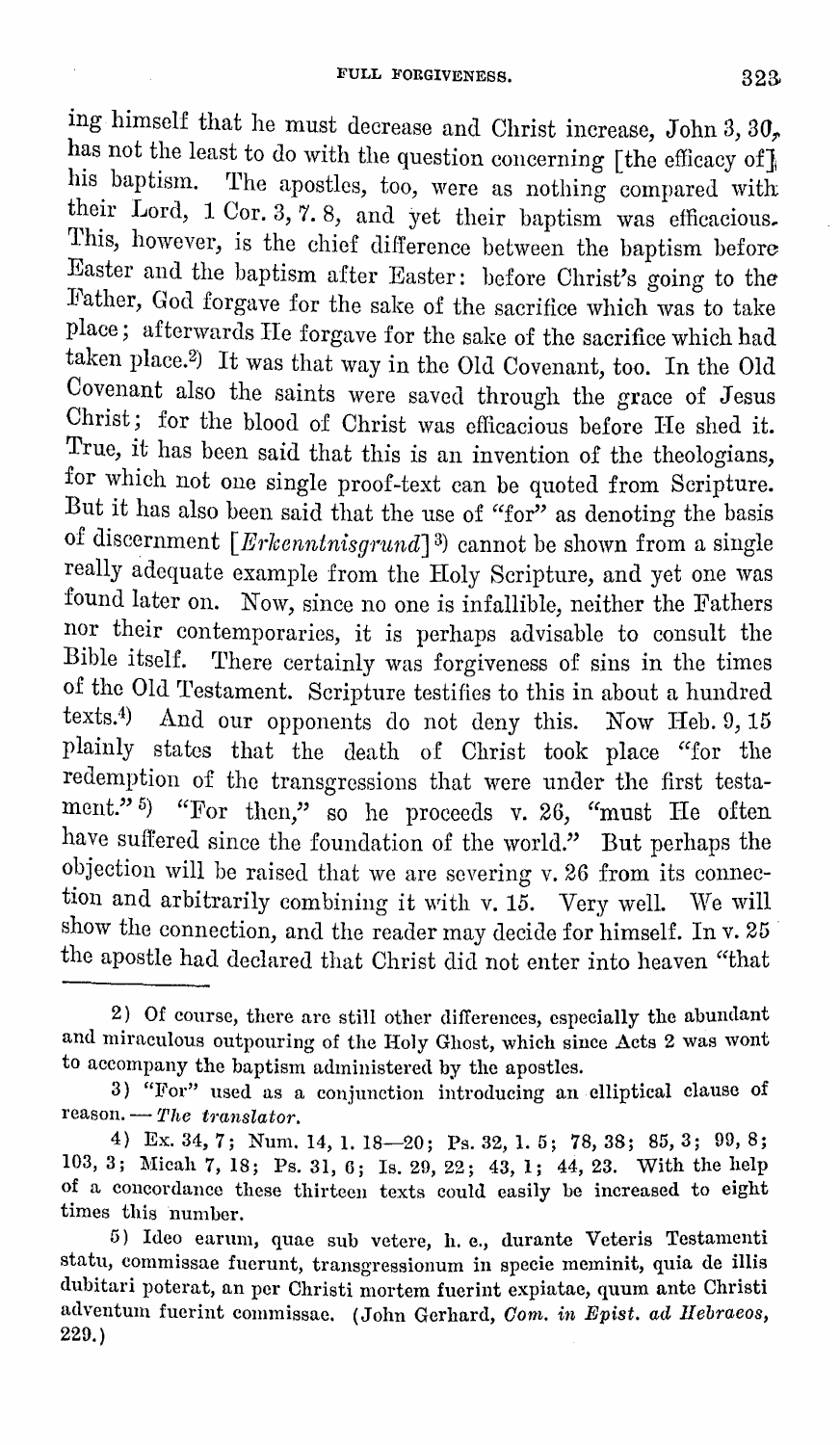He should offer Himself often." He proves this in the following manner: If it were necessary that after His ascension the sacrifice of Christ must be repeated from time to time in order to atone for our sins, then this would have been necessary also several thousand times before the advent of Christ, yes, from the foundation of the world; for before the advent of Christ, too, there was sin and forgiveness of sin. But just as the sins of the Fathers were all blotted out through the one and all-sufficient sacrifice of Christ, just so the sins of the saints are forgiven now and in all eternity for the sake of this sacrifice, which need not be repeated.<sup>6)</sup> Verily, if one wishes to call the doctrine that the blood of Christ was efficacious before He shed it an invention of theologians, then the author of the Epistle to the Hebrews must be numbered among them. And he is not the only one. St. John believed the same thing. At least he used the peculiar expression, Rev. 13, 8 that "the Lamb," namely, Christ, "was slain from the foundation of the world." What does this mean? Christ was not literally slain from the foundation of the world, but only once, under Pontius Pilate. Neither can the text be understood as speaking of a slaying in the counsel of God, for it does not say "before," but "from the foundation of the world." Consequently the text is speaking of the fruit of the sufferings of Christ. In this sense, and in this sense only, can it be said that Christ died from the foundation of the world, that is to say, from the foundation of the world the death of Christ was so present in the mind of God that He forgave sins for the sake of this death. Therefore Isaiah does not say, "He *will* bear our sins," "He will carry our infirmities," "the Lord will lay on Him our sins," but "Surely Ho *hath borne* our griefs," "He *carried*  our sorrows," and "The Lord hath laid on Him the iniquity of us all." 7) Yes, he says: "Through His [Christ's] stripes healing comes to us [hath come to us]." Is. 53, 5. In this sense Christ

7) Is. 53: **l/1~!:lil, t{!!iiJ, ~J:itjn, S:io, t{~J.** All these verbs are in the perfect tense.

<sup>6)</sup> Probat, quod dixerat, Christum non ideo introiisse in coclum, ut saepius seipsum offerat. Vis argumenti in eo consistit: Si fuisset necessarium, saepius rcpeti sacrificium Christi, postquam ipse in mundum venit ac pro nobis passus est, utique etiam illud fieri debuisset ante Christi adventum, imo jam inde a prima mundi origine, quia etiam illo tempore homines fucre peccatis obnoxii ac proinde purificationis imligni. Sed quemadmodum peccata piorum, qui ante Christi adventum vixerunt, unico illo sacrificio Christi in ara crucis oblato fuerunt mundata, ita quoque absque nlla sacrificii illins repetitione futnris temporibus omnes credentes per ipsum mundantur. (John Gerhard, l. c., p. 242 sq.)